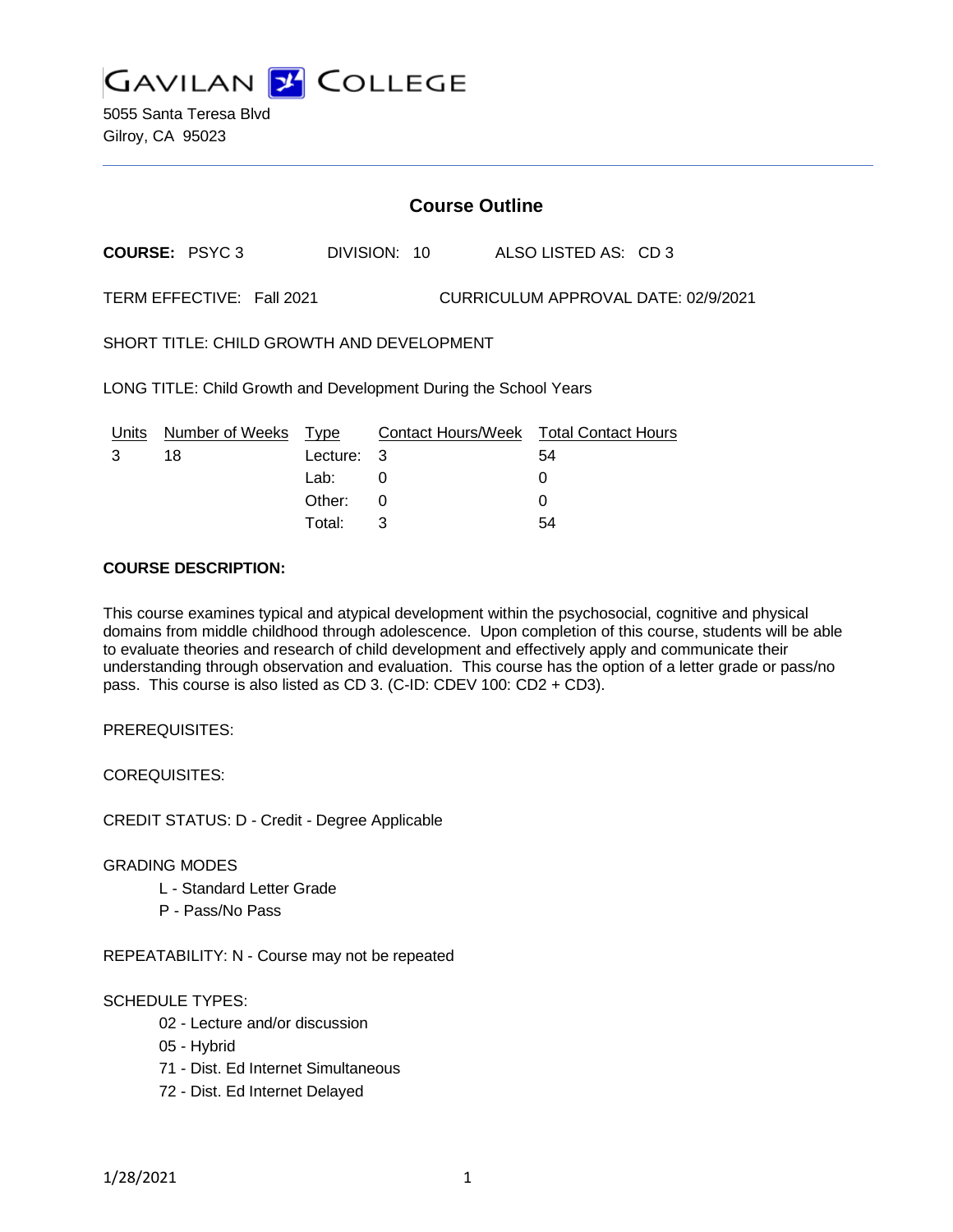## **STUDENT LEARNING OUTCOMES:**

By the end of this course, a student should:

1. Analyze and explain aspects of children's experience as members of families targeted by social bias considering the significant role of education in reinforcing or contradicting such experiences.

2. Critique theories and review the multiple impacts of educational, political, and socioeconomic factors directly impact the lives of children and families, especially on young children's experience and social identity.

3. Compare and contrast the components of linguistically and culturally relevant, inclusive, age-appropriate, anti-bias approaches in promoting optimum learning and development.

4. Evaluate the impact of personal experiences on teaching approaches and interactions with children.

## **CONTENT, STUDENT PERFORMANCE OBJECTIVES, OUT-OF-CLASS ASSIGNMENTS**

Curriculum Approval Date: 02/9/2021

3 Hours

Content: Overview of course and purpose; discussion of assignments; introduction to Child Development.

In-class assignment: Discuss how cultures view child development, historical context of child development.

Student Performance Objectives: Describe and explain biological and environmental factors that influence the development of children in middle childhood and adolescence.

6 Hours

Content: Theories of development; periods of development; domains of development; contexts of development and major theorists.

In class activity: Apply theoretical perspectives to a case study.

Student Performance Objectives: Examine and discuss major theories of child development; examine ways in which developmental domains are continuous, sequential, and inter-related.

3 Hours

Content: Research writing, research methods and designs.

In-class activity to design own research study in child development and critique a peer-reviewed research study.

Student Performance Objectives: Examine child development research questions, parts of a research study; research methods and elements of a research paper.

3 Hours

Content: Research writing, methods and design, theories of child development.

In-class assignments: Critique a peer-reviewed research article. Group and class discussion of own peerreviewed research article brought to class.

Student Performance Objectives: Demonstrate knowledge of current research findings as they apply to child development. Examine the factors that influence the research process. Compare and contrast various theoretical frameworks that relate to the study of human development.

3 Hours

Content: Physical and cognitive development of middle childhood; review of Piaget's constructivist theory; comparison of preoperational and concrete operational stages; demonstration of conservation experiments and Third Eye.

In-class assignments: Video "The Journey Through Childhood" and discussion of culture and child development; Piaget's theory.

Student Performance Objectives: Examine physical and cognitive development. Differentiate characteristics of typical and atypical development at various stages.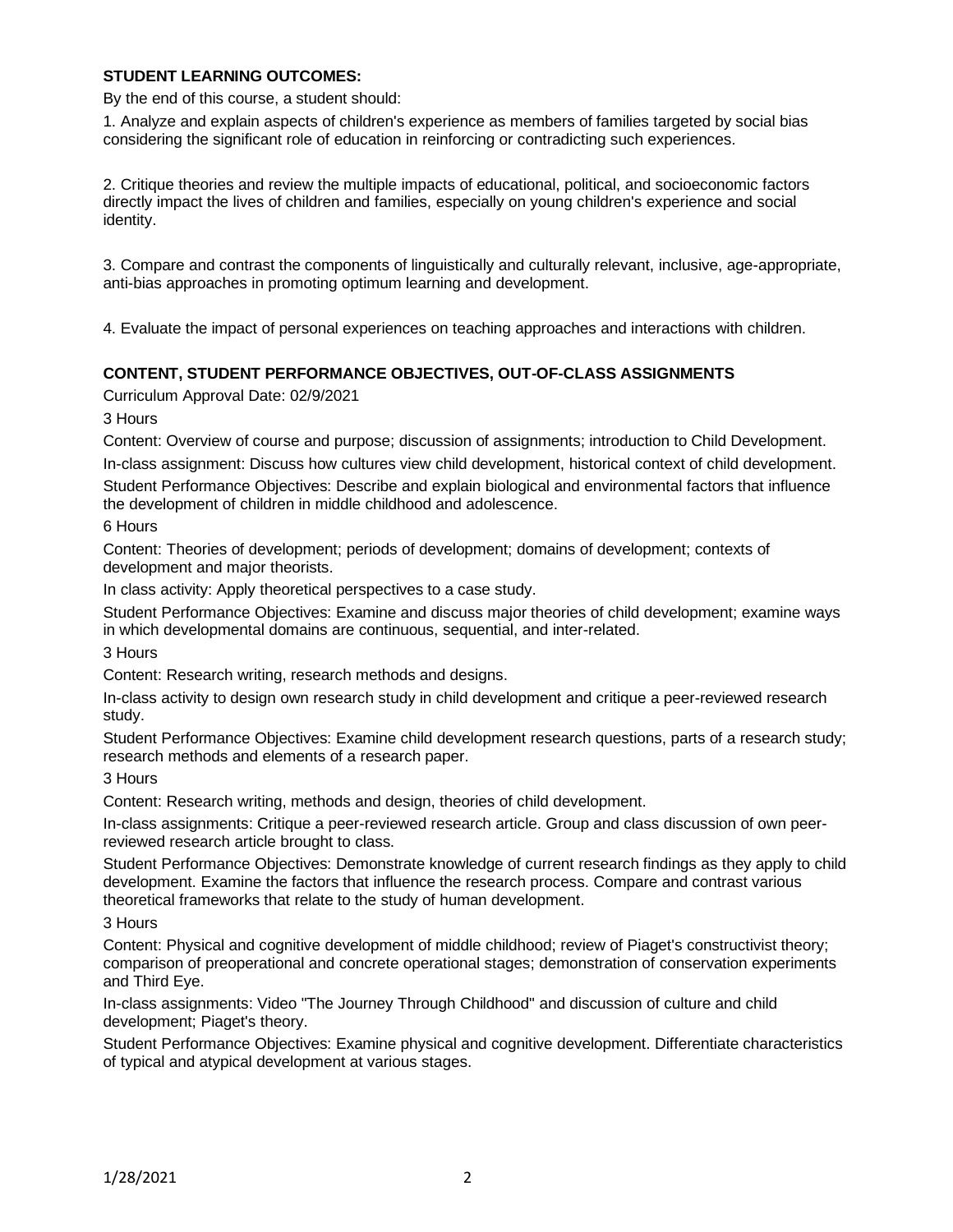# 3 Hours

Content: Theory of intelligence and individual differences; brain development reviewed; differences in learning and school testing; memorization strategies.

In-class assignments: Activity measuring intelligence and discussing standardized testing in schools; school performance.

Student Performance Objectives: Examine physical and cognitive development in middle childhood using several theories of learning.

#### 3 Hours

Content: Language, bilingualism, barriers in learning, school culture, teaching strategies, learning disabilities, cultural differences in education; culturally responsive curriculum.

In-class assignments: With a partner, apply the concepts of culturally responsive curriculum, alternative forms of classroom instruction and reciprocal teaching to a classroom case study.

Student Performance Objectives: Examine the culture and impact of education on development in middle childhood; examine and evaluate the role of teachers and other professionals in facilitating children's development; describe and explain biological and environmental factors influencing development in middle childhood. Investigate and explain the process of bilingual development.

#### 3 Hours

Content: Self-esteem; moral development; peers and parent involvement.

In-class assignments: Midterm Exam

Student Performance Objectives: Demonstrate knowledge of social/emotional development of children, both typical and atypical, in major developmental stages; examine and evaluate the role of family in facilitating children's

development; describe and explain biological and environmental factors influencing the development of identity in middle childhood.

#### 3 Hours

Content: Moral development, parent, teacher and peer involvement.

In-class assignments: Class discussion regarding observation assignment, types of barriers and instruction, individual differences; discuss teacher and peer involvement.

Student Performance Objectives: Demonstrate knowledge of the physical, social/emotional, cognitive and language development of children, both typical and atypical, in major developmental stages. Demonstrate objective techniques and skills when observing, interviewing, describing and evaluating behavior in children, aged 6-12, and their caregivers of various cultures and backgrounds. Examine and evaluate the role teachers and other professionals in facilitating children's development. Describe and explain biological and environmental factors influencing the development of identity in children. Apply developmental theory to the analysis of child observations, surveys, and/or interviews using valid and ethical investigative research methodologies.

## 3 Hours

Content: Physical and cognitive development in adolescence. Early and late adolescence defined, cultural expectations of adolescent development; sexual behavior; historical view of adolescence; peer and parental expectations; issues in development.

In-class assignment: Video, "The Journey through Adolescence" and related discussion.

Student Performance Objectives: Describe and explain biological and environmental factors influencing the development of identity in children ages 12-18; identify and describe risk factors and protective factors that impact families and children in the adolescent stage; examine and evaluate the effects of earlier development on later development and the effects of interactions between the individual and her/his environment; investigate and explain influences of developmental change and factors which affect atypical development.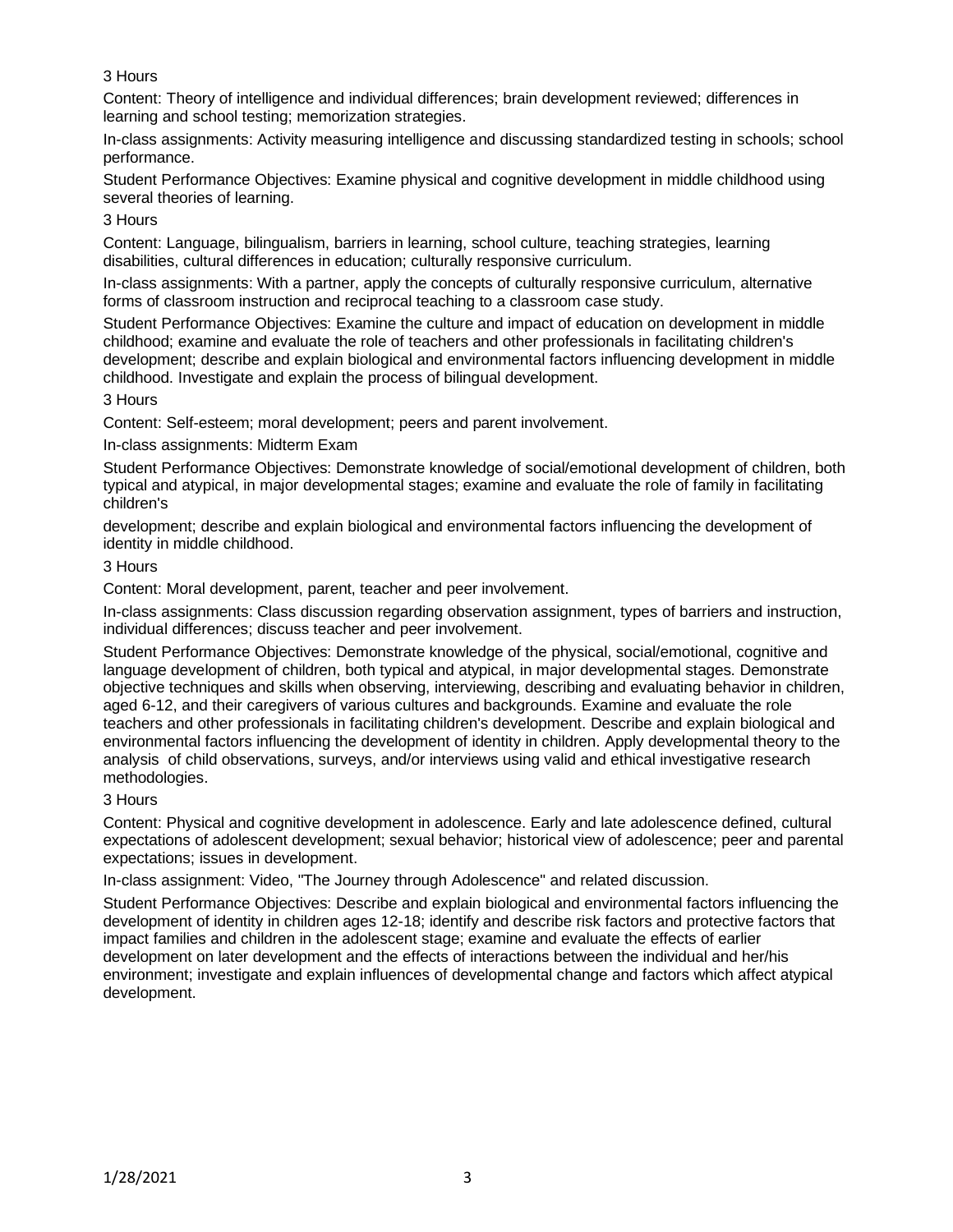# 3 Hours

Content: Cognitive and physical development explained through several theories including: Kohlberg's theory of moral reasoning, Piaget's theory of formal operations, information-processing and sociocultural approaches.

In-class assignments: Video, "The Teenage Brain." Discussion of how theories relate to the teenage brain as outlined in the video and related to a case study on Kohlberg's theory of moral reasoning.

Student Performance Objectives: Examine and discuss major theories of child development, demonstrate knowledge of the physical, social/emotional, cognitive, and language development of children, both typical and atypical, in

adolescence, describe and explain biological and environmental factors influencing the development of identity in children 12-18; and examine and evaluate the role of parents, peers and teachers in children's development.

#### 3 Hours

Content: Relate physical and cognitive development to social and emotional development throughout adolescence and previous stages of development. Social and emotional development in adolescence including identity development, continued study of moral reasoning, self-regulation, aggression, prosocial behaviors, theories of social/emotional development.

Student Performance Objectives: Analyze major developmental milestones for children from conception through adolescence in the areas of physical, psychosocial, cognitive, and language development using standard research methodologies. Examine and discuss major theories of child development, demonstrate knowledge of the physical, social/emotional, cognitive, and language development of children, both typical and atypical, in adolescence, describe and explain biological and environmental factors influencing the development of identity in children 12-18; and examine and evaluate the role of parents, peers and teachers in children's development; observation and recording techniques.

#### 3 Hours

Content: Relate physical and cognitive development to social and emotional development throughout adolescence and previous stages of development. Social and emotional development in adolescence including identity development, continued study of moral reasoning, self-regulation, aggression, prosocial behaviors, theories of social/emotional development; parent-teen conflict; relationships; conformity.

In-class assignments: Video on Teenage Pressures and discussion.

Student Performance Objectives: Examine and discuss major theories of child development, demonstrate knowledge of the physical, social/emotional, cognitive, and language development of children, both typical and atypical, in adolescence, describe and explain biological and environmental factors influencing the development of identity in children 12-18; and examine and evaluate the role of parents, peers and teachers in children's development.

## 3 Hours

Content: Social and emotional development in adolescence and as it relates to previous stages of development and physical/cognitive development; identity development, continued study of moral reasoning, self-regulation, aggression, pro-social behaviors, theories of social/emotional development; parent-teen conflict; relationships; conformity. Analyze how cultural, economic, political, historical contexts affect children's development from middle childhood through adolescence.

In-class assignment: Discuss observational assignment in groups and with the class using a handout; oral presentations.

Student Performance Objectives: Demonstrate knowledge of current research findings as they apply to child development, examine the factors that influence the research process. Examine and discuss major theories of child development, demonstrate knowledge of the physical, social/emotional, cognitive, and language development of children, both typical and atypical, in adolescence, describe and explain biological and environmental factors influencing the development of identity in children 12-18; and examine and evaluate the role of parents, peers and teachers in children's development; observation and recording techniques.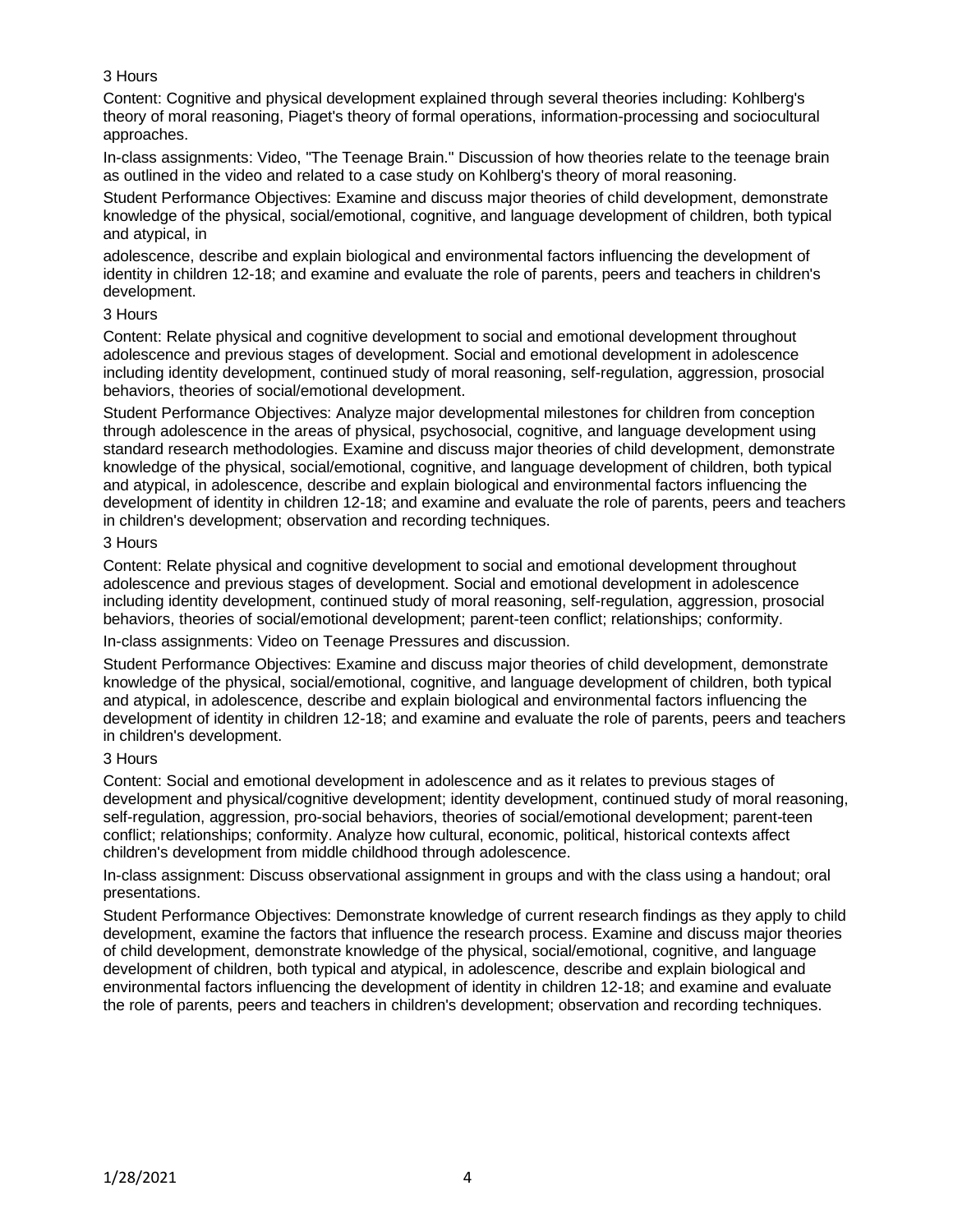# 7 Hours

Content: Current research findings as they apply to child development. Oral presentations of research papers; final exam review.

Student Performance Objectives: Demonstrate knowledge of current research findings as they apply to child development. Examine the factors that influence the research process. Social and emotional development in early childhood including identity development, the development of morality, self-regulation, aggression, prosocial behaviors, theories of social/emotional development. Examine and discuss major theories of child development, demonstrate knowledge of the physical, social/emotional, cognitive, and language development of children, both typical and atypical, in adolescence, describe and explain biological and environmental factors influencing the development of identity in children 12-18; and examine and evaluate the role of parents, peers and teachers in children's development; observation and recording techniques. Analyze the importance of the early years, the interaction between maturational processes and social/environmental factors, and the effects on various areas of development..

2 Hours

Final Exam

## **METHODS OF INSTRUCTION:**

Lecture, in-class activities, out-of-class activities, videos, class assignments, demonstrations, observations.

## **OUT OF CLASS ASSIGNMENTS:**

Required Outside Hours: 13

Assignment Description:

Observation of various programs, family life experiences of typically and atypically developing children.

Required Outside Hours: 20

Assignment Description:

Research developmental milestones, typical and atypical development of children 5-18 years of age.

Required Outside Hours: 30

Assignment Description:

Read the textbook and course materials.

Required Outside Hours: 20

Assignment Description:

Research and review scholarly articles concentrating on a self selected topic of child development during the school years and adolescence.

Required Outside Hours: 10

Assignment Description:

Research and prepare presentation on the developing middle school child and the adolescent.

Required Outside Hours: 15

Assignment Description:

Prepare essays and documentation of student learning.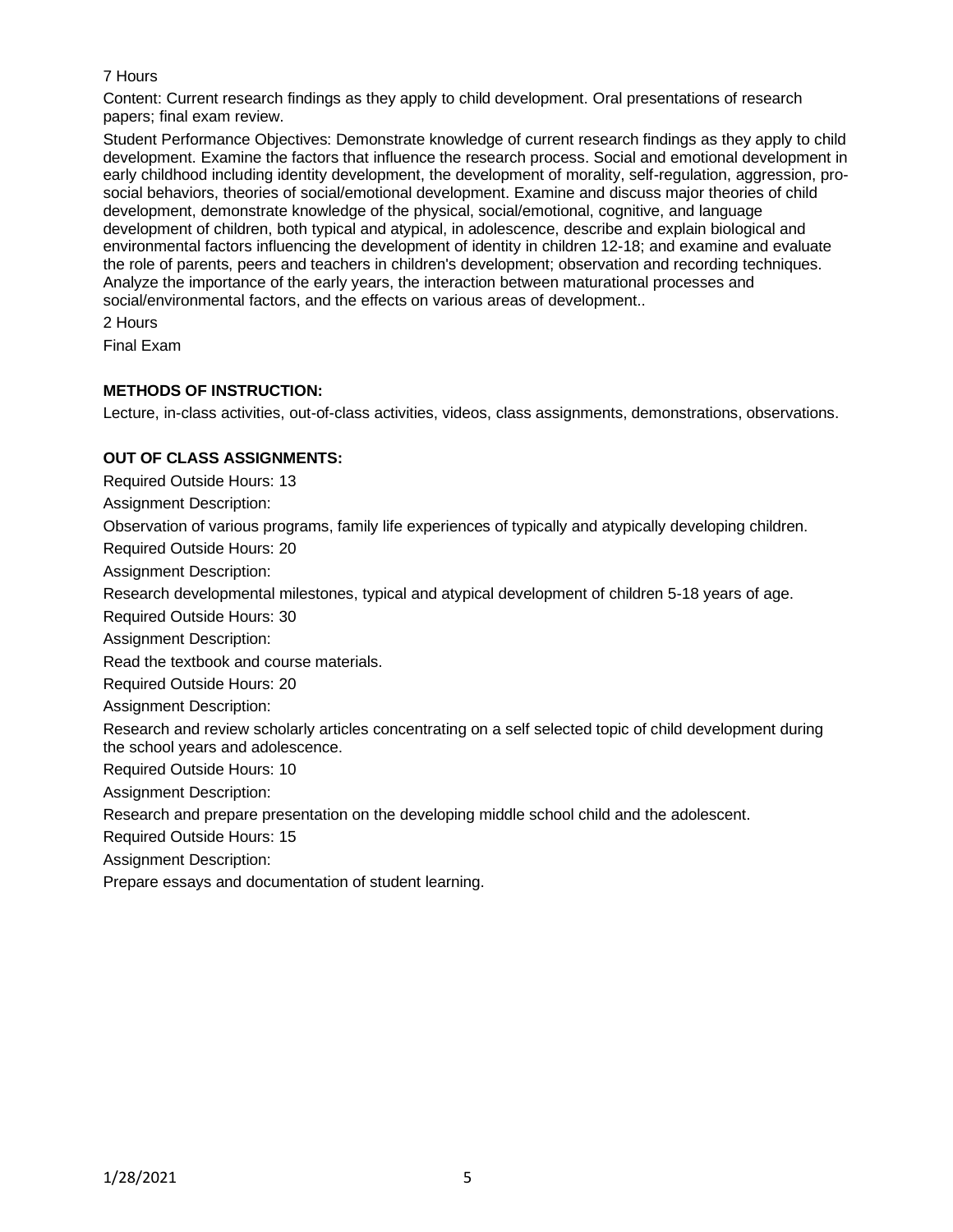## **METHODS OF EVALUATION:**

Writing assignments Percent of total grade: 25.00 % Percent range of total grade: 20% to 50% Written Homework; Term or Other Papers; Other: Observation **Assignments** Problem-solving assignments Percent of total grade: 20.00 % Percent range of total grade: 10% to 20% Exams Skill demonstrations Percent of total grade: 30.00 % Percent range of total grade: 20% to 40% Class Performance/s; Field Work Objective examinations Percent of total grade: 20.00 % Percent range of total grade: 20% to 40% Multiple Choice; True/False Other methods of evaluation Percent of total grade: 5.00 % Percent range of total grade: 5% to 20% Oral Presentation

## **REPRESENTATIVE TEXTBOOKS:**

Kathleen Stassen Berger. The Developing Person through Childhood and Adolesence. New York: Worth Publishers,2018. ISBN: 13-978-1-319-05813-5 Reading Level of Text, Grade: 14th Verified by: P. Henrickson